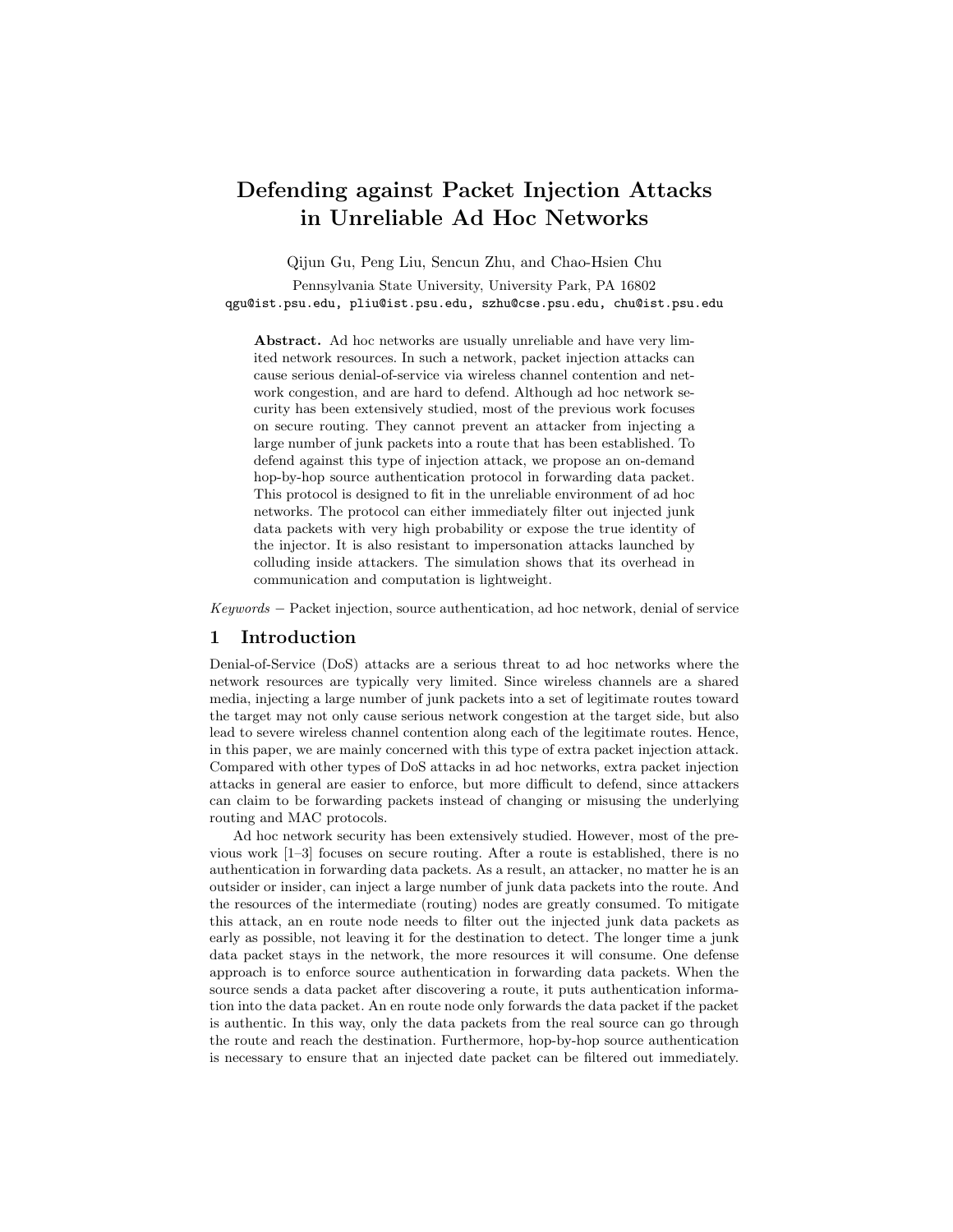If some nodes do not verify authentication, an attacker may inject packets into the network through these nodes.

Among all source authentication schemes, symmetric key based approaches are a good solution [4, 5] because of their security advantages and lightweight overheads. The source secretly sets up a pairwise key with each en route node. When the source sends a data packet, it computes an authentication token for each en route node with the pairwise key, and thus the data packet can be verified hop by hop. This approach can provide immediate source authentication and thus inherently supports the on-demand nature of ad hoc networks. However, this approach faces many practical challenges in ad hoc networks, among which the most critical one is due to the unreliability of ad hoc networks (for example, packet loss and route change), which we will discuss in detail in this paper. To address these problems, we propose an ondemand and hop-by-hop source authentication protocol in forwarding data packets (so called SAF).

Our contribution in this paper is three fold. First, the proposed protocol is the first one that is specially designed to handle various problems in the forwarding procedure in an unreliable ad hoc network. It not only provides the security against packet injection attacks, but also ensures the smooth delivery of legitimate data packets. Second, the attack studied in this paper is a new type of packet injection attack, which is different from false data packet injection studied in the literature. In this attack, attackers wants to inject extra junk packets into the network instead of providing false information in the injected packets. Third, in this paper, we systematically analyzed and summarized various problems when applying source authentication in forwarding data packets in ad hoc networks. We also studied how attackers can misuse source authentication to cause other security issues.

The rest of the paper is organized as follows. Section 2 describes the related work. Section 3 introduces assumptions and attack models, and then gives the basic idea of SAF. In Section 4, we analyze various situations in an unreliable ad hoc network, and discuss SAF in detail. In Section 5, we analyze its security against injection attacks and whether misuse of this protocol will cause other problems. We evaluate SAF in Section 6 and conclude in Section 7.

### 2 Related Works

Many previous work on ad hoc network security focused on secure routing. Dahill et al [6] identified several security vulnerabilities in AODV and DSR, and proposed to use asymmetric cryptography for securing ad hoc routing protocols. Yi et al [7] presented a security-aware routing protocol which uses security (e.g., trust level in a trust hierarchy) as the metric for route discovery between pairs. Papadimitratos et al [8] proposed a routing discovery protocol that assumes a security association (SA) between a source and a destination, whereas the intermediate nodes are not authenticated. Hu et al designed SEAD [2] which uses one-way hash chains for securing DSDV, and Ariadne et al [1] which uses TESLA and HMAC for securing DSR.

The main difference between SAF and the above protocols is in the design goals. The above protocols are designed to secure the route discovery, whereas our scheme focuses on filtering and dropping the extra data packets injected into the routes established by those routing protocols. Therefore, our scheme and the secure routing protocols are complementary to each other.

Recently two techniques [4, 5] have been proposed for filtering injected false data packets in sensor networks. In [4], Ye *et al* propose a statistic filtering scheme that allows en route nodes to filter out false data packets with some probability. However, this approach cannot prevent attackers from replaying packets. It is also possible that an extra packet can go through the network (although it will be discarded at the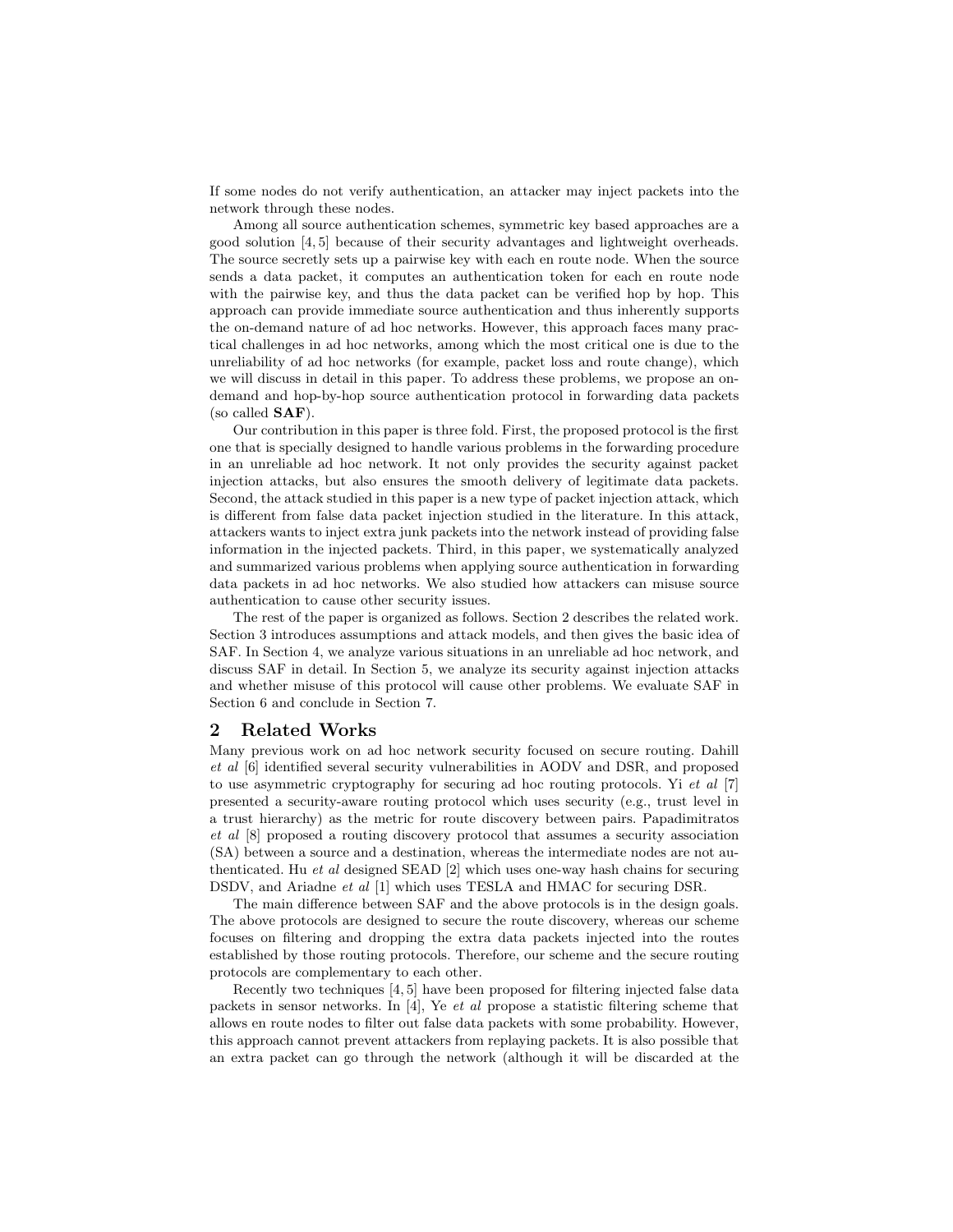destination) if it does not carry keys that the en route nodes have. In [5], Zhu *et al* propose an interleaved hop-by-hop authentication scheme that guarantees that false data packets will be detected and dropped within a certain number of hops. This scheme cannot be applied in our study either, because the interleave relationship cannot sustain when the route changes.

Source authentication approaches in multicast are also candidate solutions, since they allow multiple receivers to verify the received packets. However, some approaches [9, 10] do not tolerate any packet losses, and some others [11–13] tolerate limited packet loss where ad hoc networks could be much worse. Furthermore, most of these approaches do not provide immediate source authentication. When they are employed in ad hoc networks, either a sender has to know in advance one or several packets that will be sent, or the en route nodes and the destination node have to buffer the received data packets until they are verifiable. In addition, these schemes mainly target at integrity. However, an injector may be able to replicate these signed packets and replay them in other area of an ad hoc network for injection purpose. As a tradeoff between security and performance, our scheme allows an en route node to filter out injected extra data packets immediately while leaving the data integrity check to the destination node.

# 3 Design Overview

### 3.1 Assumptions

**Network Assumptions** This paper mainly studies unicast communication. We assume that in the wireless communication, a failure link can trigger a node to rediscover a route. These assumptions hold in IEEE 802.11 protocol [14] and ad hoc routing protocols [15]. SAF is designed to work with the routing protocol DSR [15], since it needs IDs (i.e. the node's address) of en route nodes along the forwarding path. Other protocols, such as AODV [16], cannot be applied with our protocol directly, unless these protocols are extended to carry IDs of en route nodes in the routing protocol packets.

In the paper, we also consider a complex environment in ad hoc networks. For example, a packet could be lost due to transmission error, and a route could be broken and changed due to power down of a routing node. SAF is designed to fit in such an unpredictable and unfriendly environment.

Security Assumptions We notice that an attacker can launch DoS attacks at the physical layer or the data link layer. For example, it can jam the radio channel or interrupt the medium access control protocol. However, this paper does not address these attacks. This paper neither addresses security attacks against routing control packets, which have been addressed by secure routing protocols [1–3].

We assume that the source node can establish a pairwise key with every routing node along the path. Because the source node can obtain IDs of routing nodes from DSR route reply packets, the source node and any one of the routing nodes can mutually figure out a pairwise secret based on their IDs. For example, they can be simply preloaded with keys paired with IDs before they enter the network. After they know the IDs, they just pick the key corresponding to the IDs. Several probabilistic key pre-deployment schemes [17–19] can also be applied to derive such a pairwise secret if memory space of a node is a concern.

Note that in SAF, an en route node does not verify whether the content of a data packet is maliciously modified, but only make sure that the data packet is originated from the claimed source by verifying the attached segment. The authentication of the packet content can be accomplished with any end-to-end authentication protocol.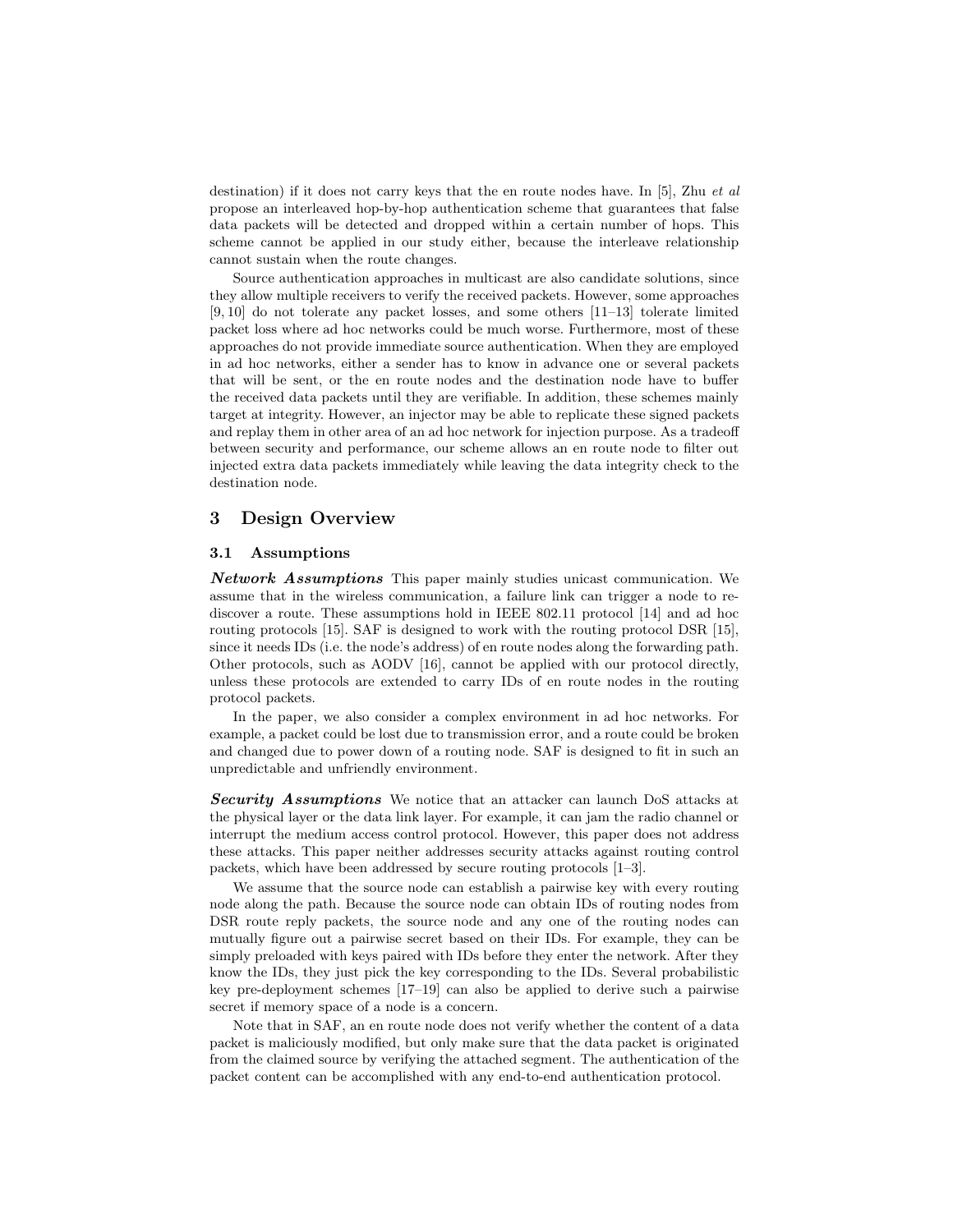#### 3.2 Attack Models

We mainly consider the extra packet injection attacks in which an attacker injects junk packets into an ad hoc network with the goal of depleting the resources of the nodes that relay or receive the packets. The attacker could be an outsider (unauthorized) node that does not possess a valid credential, or an insider (authorized) node that possesses a valid credential. In particular, regarding a specific route, its insiders are the en route nodes which are supposed to have the credential to verify and forward data packets, and its outsiders are the nodes which are not.

A node launches resource consumption attacks because it has been compromised or it intentionally does it; we do not distinguish the attack motivation here. The attacker may use its own ID, fabricated IDs, or other nodes' IDs as the sources of the packets it is injecting. We assume, however, that attackers will impersonate other non-compromised nodes to hide themselves, because an attacker takes a great risk when misbehaving in its own name.

To achieve the attack goal, an attacker may eavesdrop on all traffic, replay older packets, or modify overheard packets and re-inject them into network. We further assume that multiple attackers may collude to launch attacks. For example, multiple compromised nodes in a route may attempt to impersonate the data source by sharing the confidential information the source has offered to them.

### 3.3 Forwarding Module

We first give the simple version of SAF in a reliable ad hoc network, where the route from a source to a destination will not break and no packet will be lost during the transmission in the network. Then, in Section 4, we present the complete version of the protocol to handle problems in a real unreliable ad hoc network.

SAF is designed for data forwarding as shown in Figure  $1(a)$ , where the left module represents a regular or secure routing protocol, and the right module is our scheme for forwarding. The forwarding module is an independent module in the network layer as a routing protocol does, and decides whether a data packet<sup>1</sup> should be forwarded or not. Without SAF, an en route node simply forwards packets to the next hop that it can find from its routing table according to the destination address in the packet.

The forwarding module consists of three subcomponents: forwarding entry creation, forwarding bootstrap, and forwarding verification and update. For discussion, we assume that a source node  $S$  sends packets to a destination node  $D$  through a route of  $n-1$  routing nodes, which are ordered as  $R_1, ..., R_j, ..., R_{n-1}$ , and  $R_n$  is D.

**Entry Creation.** When S wants to send data packets to  $D$ , it uses the routing protocol to find a route. The routing packets trigger the forwarding entry creation component to create a forwarding entry for the route. SAF requires that the source node knows the IDs of the en route nodes. This information is readily available in the ROUTE REPLY packet of DSR [15]. Based on IDs, S and each en route node  $R_i$  can set up a pairwise key  $k_{S,R_i}$  according to [17–19].

**Bootstrap.** Upon the setup of a route, the source node sends its first data packet, its forwarding bootstrap component attaches initial authentication header  $A(1)$  to the packet. An en route node receiving this packet records this initial information, verify the source node and extract some secrets that are only shared among the en route node and the source node.

 $A(1)$  is  $SID(1)||PC(1)||\delta_{R_1}(1)||...||\delta_{R_n}(1)$ , where  $||$  is concatenation of fields,  $SID(1)$  is the source ID,  $PC(1)$  is the count of the first packet, and  $\delta_{R_j}(1)$  is the

 $<sup>1</sup>$  Data packets include all packet with IP headers, but exclude the routing packets</sup> and the keying packets. The later two types of packets are for route discovery and pairwise key setup, and secured by their own protocols.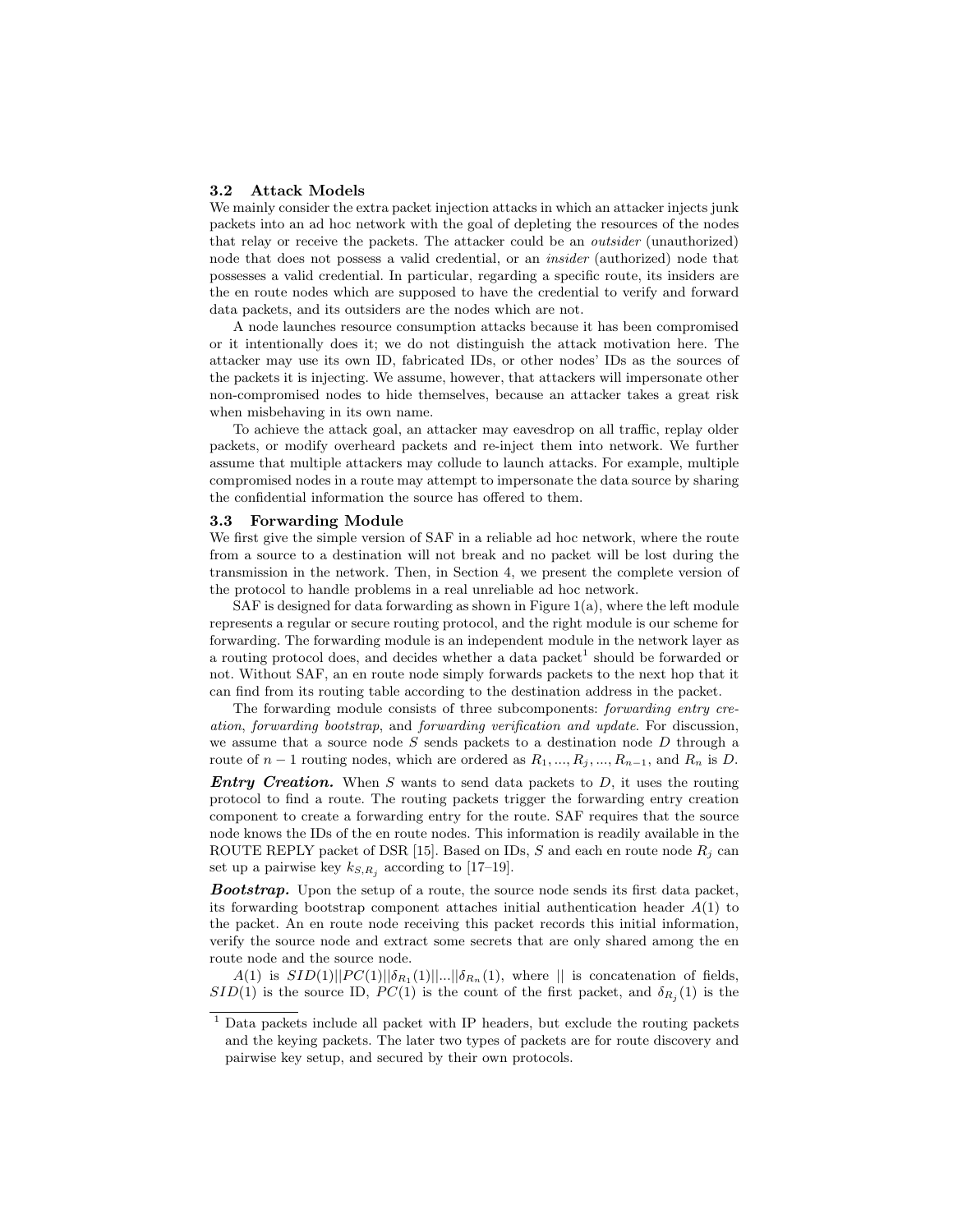



authentication token for  $R_j$ .  $\delta_{R_j}(1)$  is computed as  $H(k_{S,R_j}, PC(1), \delta_{R_{j+1}})(1)$ , where  $H(*)$  is a hash function. The last token  $\delta_{R_n}(1)$  is the packet signature so that the destination can verify the packet. Note that the length of a token is one byte. By computing a token for each en route node, the packet cannot be replayed to any other routing node in any other area in the ad hoc network, because only  $R_i$  can verify the token  $\delta_{R_j}(1)$ .

S appends  $A(1)$  to the first data packet (thus the packet is called *bootstrap packet*), and sends it to all en route nodes toward D. Upon receiving the bootstrap packet,  $R_i$ verifies  $\delta_{R_j}(1)$ . If the verifications is successful,  $R_j$  stores  $PC(1)$ , remove  $\delta_{R_j}(1)$  from  $A(1)$ , and forwards the bootstrap packet to the next hop  $R_{j+1}$ ; otherwise, it discards the packet. After this procedure, each node has  $SID(1)$ ,  $PC(1)$  and the source route to identify the corresponding forwarding entry, and is ready for verification. An example of the forwarding procedure is shown in Figure 1(b).

**Update.** For each new data packet  $PKT(i)$ , S composes a new authentication header  $A(i)$  as  $SID(i)||PC(i)||\delta_{R_1}(i)||...||\delta_{R_n}(i)$ , where  $PC(i)$  is one unit increment of  $PC(i-$ 1), i.e.  $PC(i) \leftarrow PC(i-1)+1$ .  $\delta_{R_j}(i)$  is similarly computed as  $H(k_{S,R_j}, PC(i), \delta_{R_{j+1}}(i)).$ The whole packet is called update packet and sent into the route toward D.

Upon receiving  $PKT(i)$ ,  $R_j$  first verifies  $A(i)$ . If the verification is successful,  $PC(i)$  is greater than the last  $PC(i')$  and  $SID(i) = SID(1), R_j$  stores  $PC(i)$ , remove  $\delta_{R_j}(i)$  from  $A(i)$ , and forwards the data packet to the next hop  $R_{j+1}$ . Otherwise, i.e. the verification fails or  $PC(i) \leq PC(i')$ ,  $R_j$  discards the data packet. In case the bootstrap packet is lost,  $R_i$  will find that the verification is successful, but there is no  $PC(1)$  or  $SID(1)$  in the forwarding entry. Then,  $R_j$  treats  $PKT(i)$  as the bootstrap packet and records  $PC(i)$  and  $SID(i)$  as  $PC(1)$  and  $SID(1)$  for this forwarding entry.

In summary, an en route node always keeps  $SID(1)$ ,  $PC(1)$ ,  $PC(i)$  and the source route in the forwarding entry. These information helps an en route node to verify whether a packet is from the claimed source, and only the true source can use the route to forward data packets. Note that, since the forwarding module works in the network layer, it does not matter which application session in the source is using the route or whether TCP is used in the transport layer. For example, if TCP is used in a source's application, the source will treat a data packet retransmitted by TCP as two independent data packets in the forwarding module. Finally, the authentication header is added as an extension of the IP header of the packet, but is not authenticated as the IP header in IPSEC.

# 4 Forwarding in an Unreliable Ad Hoc Network

The simple version of forwarding module obviously overlooks the unreliability of the ad hoc network. Packet loss, route change and packet disorder might be fatal to the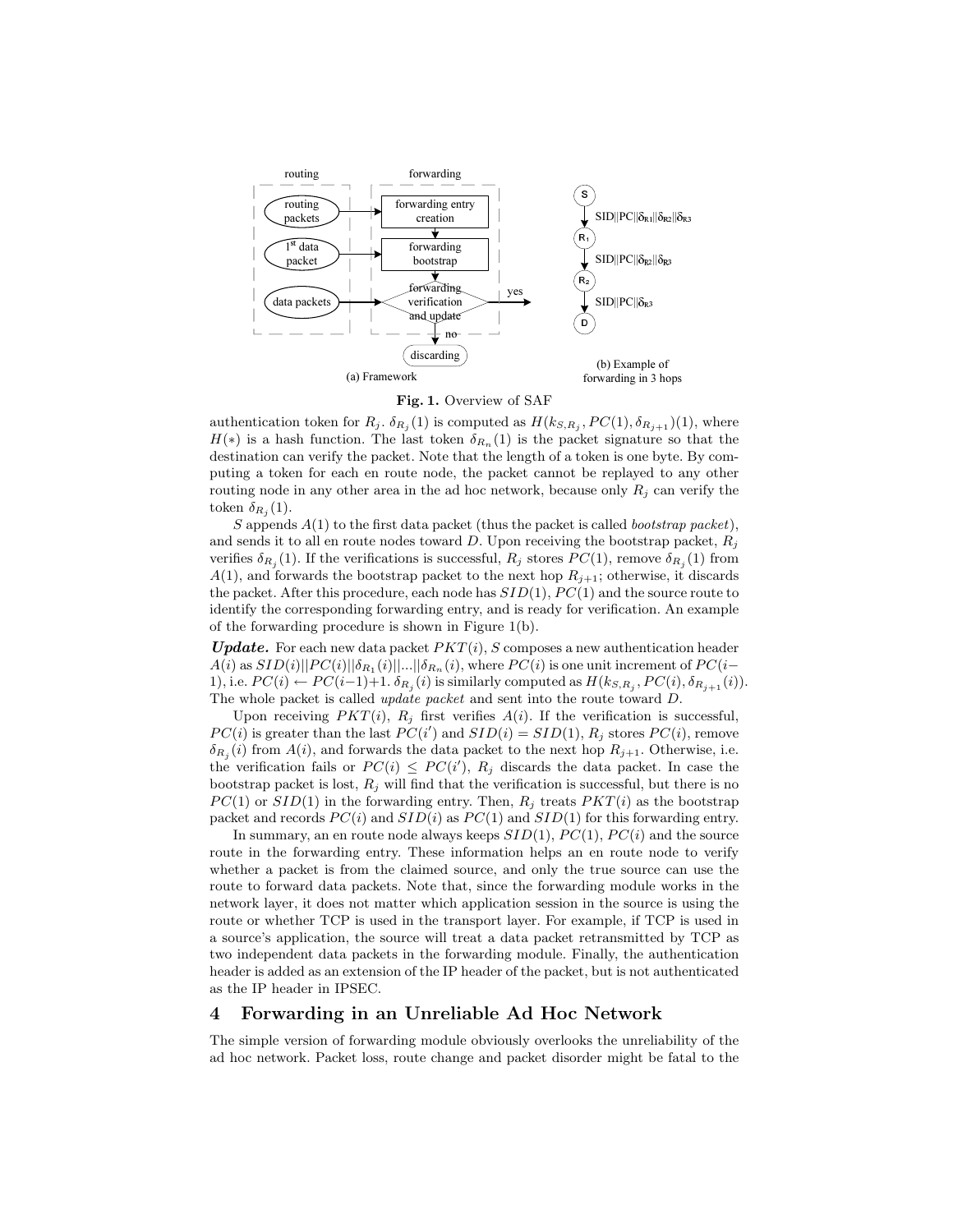

(b) Some overlap in the new segment

Fig. 2. Forwarding in a new route

simple forwarding module. Hence, we extend its idea to handle these problems. In this section, we only consider the problems caused by the network itself. Some attacks can also result in similar problems or attackers may exploit these problems to attack the network. We will analyze these security issues in Section 5.

**Packet Loss** A packet could be lost due to communication error, hardware error, buffer overflow, etc. However, this will not affect the forwarding module. If the bootstrap packet is lost at  $R_j$ , en route nodes after  $R_j$  will treat the first received authentic data packet as the bootstrap packet for this forwarding entry. If an update packet is lost, the simple forwarding module will not be affected. Assume  $R_i$  successfully receives  $PKT(i)$ , but the next several packets are lost until  $R_j$  successfully receives  $PKT(i')$ . Since  $PC(i') > PC(i)$  and  $R_j$  can still verify  $A(i')$ ,  $PKT(i')$  will be accepted. Hence, the loss of several update packets will not affect packet forwarding.

**Route Change** In an ad hoc network, a new route segment may be set up due to various reasons. For example, the routing protocol itself enables an en route node to overhear routing messages and discover shorter routes, or the route is broken due to link failures or the leaving of an en route node. If the new segment diverges from the previous one at the source node, the source node simply bootstrap a new forwarding procedure as in Section 3.3. However, if the new segment diverges from the previous one at an en route node, the situation turns to be very complicated and deserves more in-depth analysis.

Figure 2(a) depicts an example where the old route (solid lines) between S and D is broken at the link between nodes 2 and 3. If node 2 knows another route (dashed lines) that can reach D, the new segment diverges from the previous one at node 2. Note that nodes 3, 4 and 5 can still use the old segment to forward the packet, since the old segment is still valid at their positions and their buffered packets have valid authentication headers. Because  $S$  may not know the new segment immediately when the old route is broken, nodes 6 to 9 will not have any pairwise key with  $S$ before S starts a new forwarding procedure in the new route. In addition, some data packets may be already buffered in nodes 1 and 2 for forward, and S cannot modify the authentication headers in these packets. Hence, these buffered packets may be filtered even after S set a new route.

The idea to solve these problems is to let node 2 start another forwarding procedure in the new segment. Assume the old route is broken when node 2 tries to forward  $PKT(\alpha)$  to node 3. Now, node 2 bootstraps a forwarding procedure in the new segment as illustrated in Figure 2(a). It basically appends its own authentication header  $A^2$  to the authentication header  $A^S$  in each data packet.  $A^S$  is computed as described in Section 3.3 by the source; while  $A^2$  is similarly computed as if node 2 was the source of the new segment, and thus  $SID$  in  $A<sup>2</sup>$  is node 2's ID.

Note that node 1 may not have any information about the new segment and do not have any information of the new forwarding procedure in the new segment. Node 1 may work as if nothing happened in the route. This new forwarding procedure works until  $S$  knows the new route and resets forwarding<sup>2</sup>. Finally, we name the nodes that set up the forwarding procedure as *starter*, and  $SID$  in an authentication header is

 $^2$  In DSR, node 2 sends a "gratuitous" Route Reply to  $S$  that contains the IDs of the routing nodes in the new route. Hence, S can start a new forwarding procedure in the new route.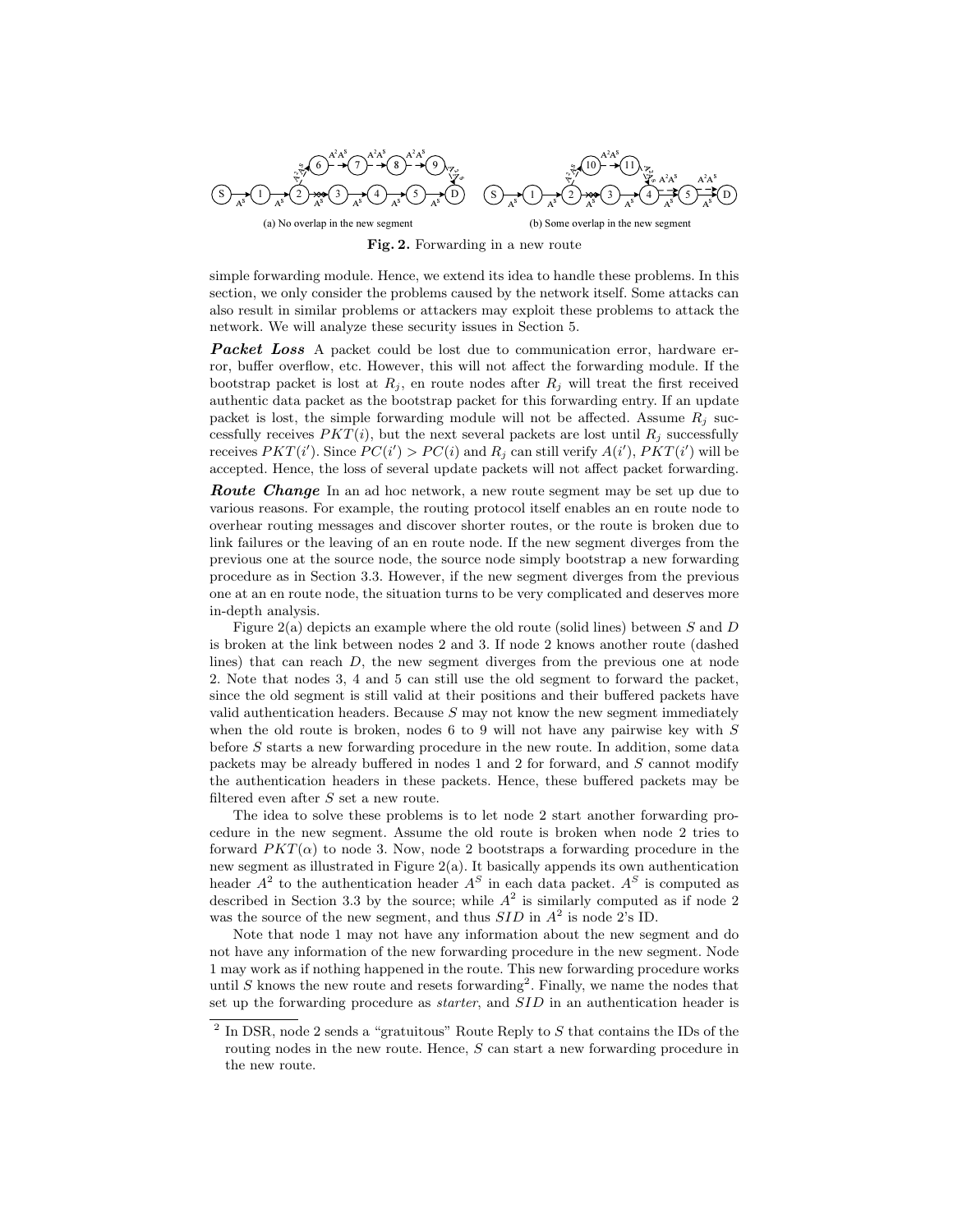the starter ID instead of the source ID. In Figure 2, S is the starter in the old route, and node 2 is the starter in the new segment.

**Packet Disorder** As shown in the simple version, S increases PC for every update packet, and an enroute node only accepts an update packet with  $PC$  larger than the previous one. In this sense,  $PC$  represents the order of the packet delivery. However, if the order is mixed or reversed, the update packet with a smaller  $PC$  will be discarded in the simple SAF. We notice that the disorder can be caused by two reasons: either an attacker intentionally change the order of the packets, or a route is changed. We will discuss the first reason in Section 5.

The second reason can be illustrated in Figure 2(b), where the solid lines represent the old route, the dashed lines represent the new segment, and both routes overlap after node 4. Assume that node 3 is congested for a long time after the new segment is discovered. Hence, the packets going through node 11 will reach node 4 before the old packets buffered in node 3 do. Because the packets buffered in node 3 have smaller  $PC$ , they will be discarded by node 4 if node 4 only records the latest  $PC$  in the packets from node 11 as in the simple SAF.

To solve this problem, we make a small modification for the decision making. Based on the solution for route change, node  $4$  actually have obtained two  $PCs$  from  $A<sup>S</sup>(1)$  and  $A<sup>2</sup>(\alpha)$ , which are  $PC(1)$  and  $PC(\alpha)$  (assuming the new segment is set up by node 2 when forwarding  $PKT(\alpha)$ ). Obviously,  $PC(i')$  in any packet buffered in node 3 satisfies  $PC(1) \leq PC(i') < PC(\alpha)$ ; while  $PC(i)$  in any packet going through node 11 satisfies  $PC(\alpha) \leq PC(i)$ . Hence, we let node 4 record the latest PC for each interval respectively, denoted as  $PC^S$  for  $[PC(1), PC(\alpha))$  and  $PC^2$  for  $[PC(\alpha), \infty)$ . When node 4 receives an update packet  $PKT(i)$ , it compares  $PC(i)$  in the packet with either  $PC^S$  (if  $PC(i)$  falls in  $[PC(1), PC(\alpha))$ ) or  $PC^2$  (if  $PC(i)$  falls in  $[PC(\alpha), \infty)$ ).

In summary, the decision making process is combined with the solution for route change as follows. First, each en route node stores different intervals of  $\overline{PC}$  based on all bootstrap packets it receives. For example, in Figure  $2(b)$ , nodes 4, 5 and D have two intervals  $[PC(1), PC(\alpha))$  and  $[PC(\alpha), \infty)$ ; nodes 10 and 11 have one interval  $[PC(\alpha), \infty);$  and nodes 1, 2 and 3 have one interval  $[PC(1), \infty)$ . Second, each en route node compares  $PC$  with the latest count in the corresponding interval. In this way, regular packets will not be discarded, if they are disordered due to route change.

# 5 Security Analysis

In this paper, we assume the attacker does not have the ability to break into the authentication tokens when the hash function is secure. Hence, no node can impersonate another node to send the data packet, and no node can verify a data packet which is not designated to it. When an attacker is "legally" injecting in the network as the source node, SAF easily exposes its ID, although we cannot prevent or stop such a "legal" injection. In the following security analysis, we do not consider the attacker or anyone of its coalition as a "legal" source. On the contrary, the attacker or its coalition could be a starter as node 2 in Figure 2, or just an en route node. We always use Figure 2 as the example for the following security analysis.

#### 5.1 Packet injection

Property 1. If the attacker is an en route node, the probability that a forged packet can survive is negligible.

In order that an injected packet will not be filtered in the route, the attacker (as an en route node) should provide valid authentication tokens. The attacker needs to guess the tokens, since we assume the hash function is secure. Because the length of each authentication token is 1 byte, the probability that a forged packet can be accepted by the next hop is  $\frac{1}{256}$ . Accordingly, the probability that a forged packet can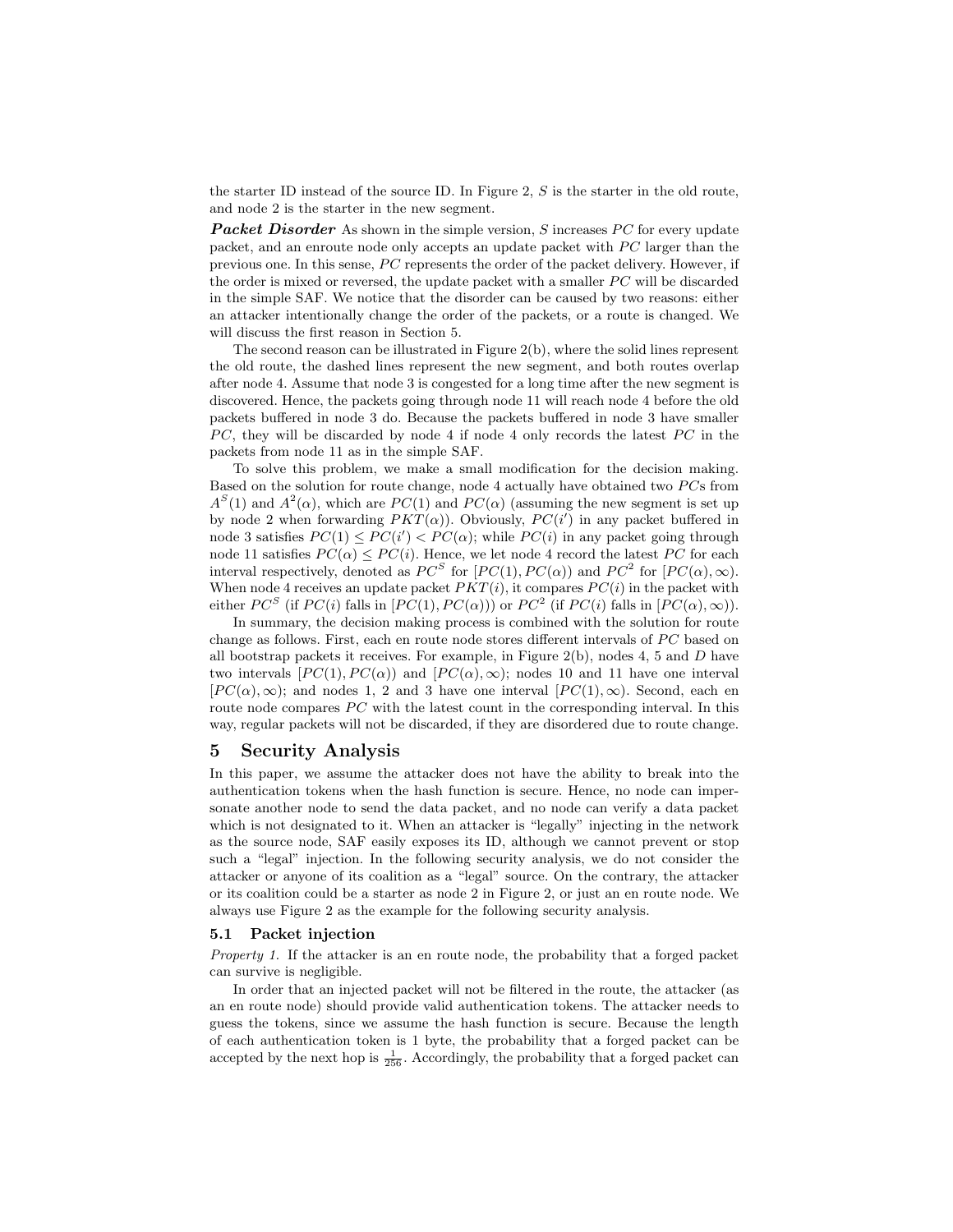go through m hops is only  $(\frac{1}{256})^m$ . Hence, SAF can effectively filter out extra junk data packets injected by malicious en route nodes with high probability.

Property 2. If the attacker claims to be a starter, it must use its own ID to authenticate data packets it need to forward or want to inject.

Assume node 2 in Figure 2 is the attacker claiming that the route is broken and it needs a new route to forward packets. By doing so, node 2 can inject extra packets into the new route. Node 2 must provide authentic  $A^2$ ; otherwise, a data packet with a forged  $A^2$  will be detected and discarded by node 2's next hops. But node 2 may forge  $A<sup>S</sup>$  in extra update packets for injection. In Figure 2(a), these forged packets will not be filtered by nodes 6 to 9, since they do not verify  $U^S$ . However, D can detect them, because D can verify both  $A^2$  and  $A^S$ . If the new segment is the one in Figure 2(b), the forged packet will be detected by node 4. Hence, the attacker can "legally" inject in the part of the new segment that does not overlap with the old route, but SAF exposes its ID to the destination and the nodes in the overlapped route segment.

#### 5.2 Misuse of SAF

An attacker may misuse SAF to cause other attacks. As an en route node, the attacker can drop, replay, disorder or modify the authentication headers in the packets it needs to forward. In the following, we analyze how the misuse may impact the regular packet forwarding. We find that misuse of SAF in general results in the drop of misused data packet, but does not affect other legitimate data packets.

Property 3. If an attacker intentionally modify the authentication header, the result is the same as that the attacker drops the packet.

The attacker can modify any field in the authentication headers. The modification will easily result in the failure of verification. The modified packet will be discarded. Hence, the impact of modification is the same as the drop of the modified packet. Furthermore, as discussed in Section 4, if the bootstrap packet or any update packet is dropped, SAF is not affected.

Property 4. If an attacker replays a packet, the packet will be discarded.

An attacker may replay previous update packets in order to inject extra packets in any area of the network. If the packet is replayed in the same route, SAF easily filters it, since a good en route node only accepts the update packet whose  $\overline{PC}$  is greater than the  $PC$  in the last data packet. If the attacker replays a previous update packet but increases  $\overline{PC}$  in the replayed packet, the packet will be discarded since its authentication token  $AUT$  can be verified based on the increased  $PC$ . If the packet is replayed to other node not in the route, the packet will be filtered, because it cannot be verified by any other node outside the route.

Property 5. If the attacker disorders the packets to be forwarded, the result is the same as that the attacker simply discards these disordered packets.

Assume the attacker buffers a few update packets, but forwards the latest update packet (whose  $\overline{PC}$  is the largest among all buffered update packets) first and then forwards previous update packets. This is how the attacker intentionally disorders the update packets. In SAF, a good en route node will accept the first forwarded update packet and then discard all the other buffered update packets. However, sooner or later, the buffered update packets will be depleted. New update packets have larger  $\overline{PC}$  and thus will be accepted by good en route nodes. Hence, if the attacker disorders a few update packets, only these packets will be discarded. The impact is the same as the attacker simply drops these packets.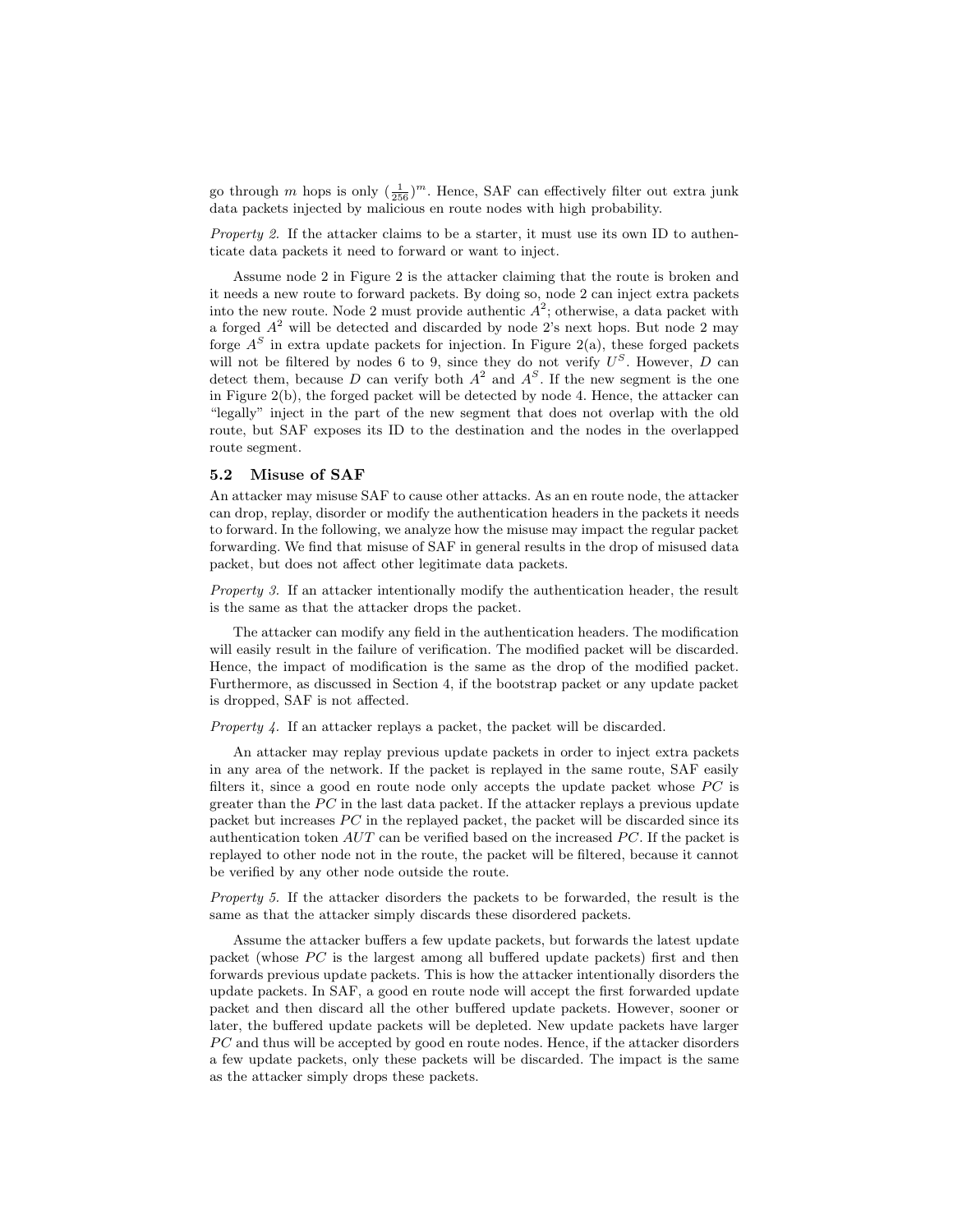# 6 Performance Evaluation

In this section, we use simulations in NS2 [20] to evaluate the performance of SAF. We examine how much overhead this protocol brings to each routing node in an ad hoc network. In the following, we first present the detail settings for the simulations, and then illustrate and discuss the impact of this protocol on data forwarding.

### 6.1 Simulation settings

Communication model. In the physical layer, the two-ray ground reflection model is used to model the signal propagation in the simulations. We choose the widely used IEEE 802.11 as the MAC and PHY protocols for the communications among mobile nodes. The CSMA and DCF functions are used to avoid transmission collision among nearby nodes. Each node has a sensing range of 550 meters and a transmission range of 250 meters. The maximum bandwidth of the channel is  $1Mbps$ . For communications over multiple hops, DSR is used as the routing protocol.

**Network and traffic.** We use the scenario generation tool in NS2 to generate various network topologies in a  $1500m \times 1500m$  area. In each simulation, 100 nodes and 10 connections are randomly put in the network. Nodes move randomly at the maximum speed of  $2m/s$ ,  $5m/s$  or  $10m/s$ . Each connection picks a random time during the first 5 seconds to start its traffic, and all traffic lasts 60 seconds. The load of each connection is  $5Kbps$ ,  $10Kbps$ ,  $20Kbps$ ,  $30Kbps$  or  $40Kbps$ , and the payload of a data packet is 512 bytes. In each scenario, the load of all connections and the maximum speed of all nodes are the same. For each scenario, we randomly generate 10 cases for simulation.

Performance Metrics. We measure four performance metrics of SAF in all scenarios. (1) Data throughput per flow is measured as the data rate (Kbps) of the data forwarding with SAF. (2) Communication overhead per hop is measured as the number of bytes that are carried to each data packet. (3) Authentication per starter is measured as the number of authentication tokens that a starter computes to authenticate a data packet. (4) Verification per hop is measured as the number of authentication tokens that an en route needs to verify a data packet.

### 6.2 Impacts of SAF on Regular Traffic

Overhead of SAF SAF appends an authentication header of several bytes to every data packet, which include the starter ID, the packet count, and authentication tokens. The size of the authentication token changes along the route, as an en route node removes its corresponding authentication tokens from a packet when it forwards the packet, or a starter adds new authentication tokens to a data packet for the new segment in the path<sup>3</sup>. Figure 3 shows the average overhead vs. the total hops of a path. Each sub figure shows the overhead at different maximum speeds, and each line in a sub figure represents the overhead at different loads.

As illustrated, the authentication header is larger when the path is longer. This could happen when the destination is far away from the source, or the network is unreliable that a packet has to go through several new segments in the path. The overhead has a constant part about 10 bytes, and increases linearly to the total hops with a slope that is influenced by the load and the speed. Our simulation shows that a path with one more hop only adds 0.5 bytes to the average overhead when the load is light (5Kbps) and the speed is low  $(2m/s)$ . On the other hand, when the load or

<sup>3</sup> Here, a path means all hops a data packet goes through until reaching the destination. Hence, a path may contain several segments, each of which is set up when a new route is used to replace the broken one.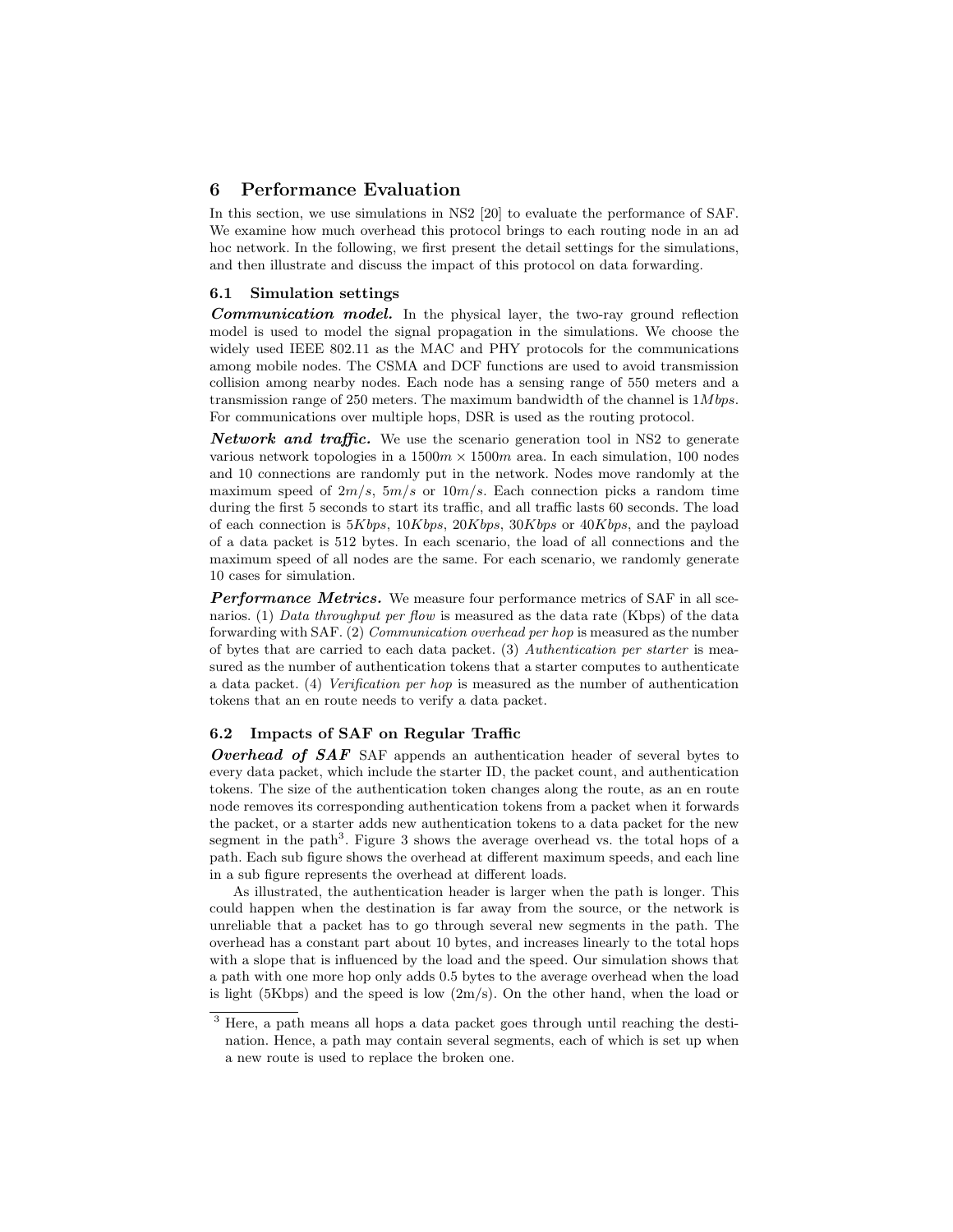

Fig. 4. Number of authentication tokens a starter needs to compute

the speed is high, the network becomes unreliable, and the overhead increases more quickly. In the unreliable environment (40Kbps and  $10m/s$ ), a path with one more hop could add more than 1 byte to the average overhead. Furthermore, when the speed is low, the difference of slopes under various loads is obvious. While the speed is high, such different is diminished. Compared with the sizes of payload, IP header and MAC header, the overhead of SAF is lightweight around 10 to 24 bytes in our simulation.

Computation of SAF The starter needs to compute authentication headers for data packets and each en route node needs to verify packet sources. The computation demand for starters, measured as the number of authentication tokens a starter needs to compute, is depicted in Figure 4. Differing from the overhead, the computation for authentication does not increase as much as overhead when the path is longer. As we trace into each data packet, we find that many data packets go through a path with several new segments before reaching the destination and each new segment needs a starter to compute a new authentication header. Hence, even when the whole path is longer, each starter in the path only computes for its own segment. However, the accumulative computation of all starters along the path might increase more as the path is longer, which can be inferred from the average overhead of the path. Similar to overhead, unreliability (higher load and speed) increases the computation for starters (although slightly). In the worst case  $(40Kbps$  and  $10m/s)$ , a starter needs to computer around 0.3 authentication token in average for each hop in the path.

The computation cost for each en route node, which is measured as the number of authentication tokens the node needs to verify, is depicted in Figure 5(a). In fact, the per hop computation is less related to the total hops. Hence, the figure directly shows the influences of load and speed on verification. Load is a more important factor than speed. When the load is low (5Kbps to 10Kbps), a little more than 1 verification is needed in each hop for each data packet. In the cases of light loads, it is clear more verification is needed when the speed is higher. When the load is between 10Kbps and 20Kbps, the verification quickly increases from 1.05 to 1.3. Then the increase is slowed down as the load is more than 20Kbps. Note that the maximum verification is less than 1.5 even in the very unreliable situation. This result, combined with the overhead, indicates that many new segments in a path do not overlap with the old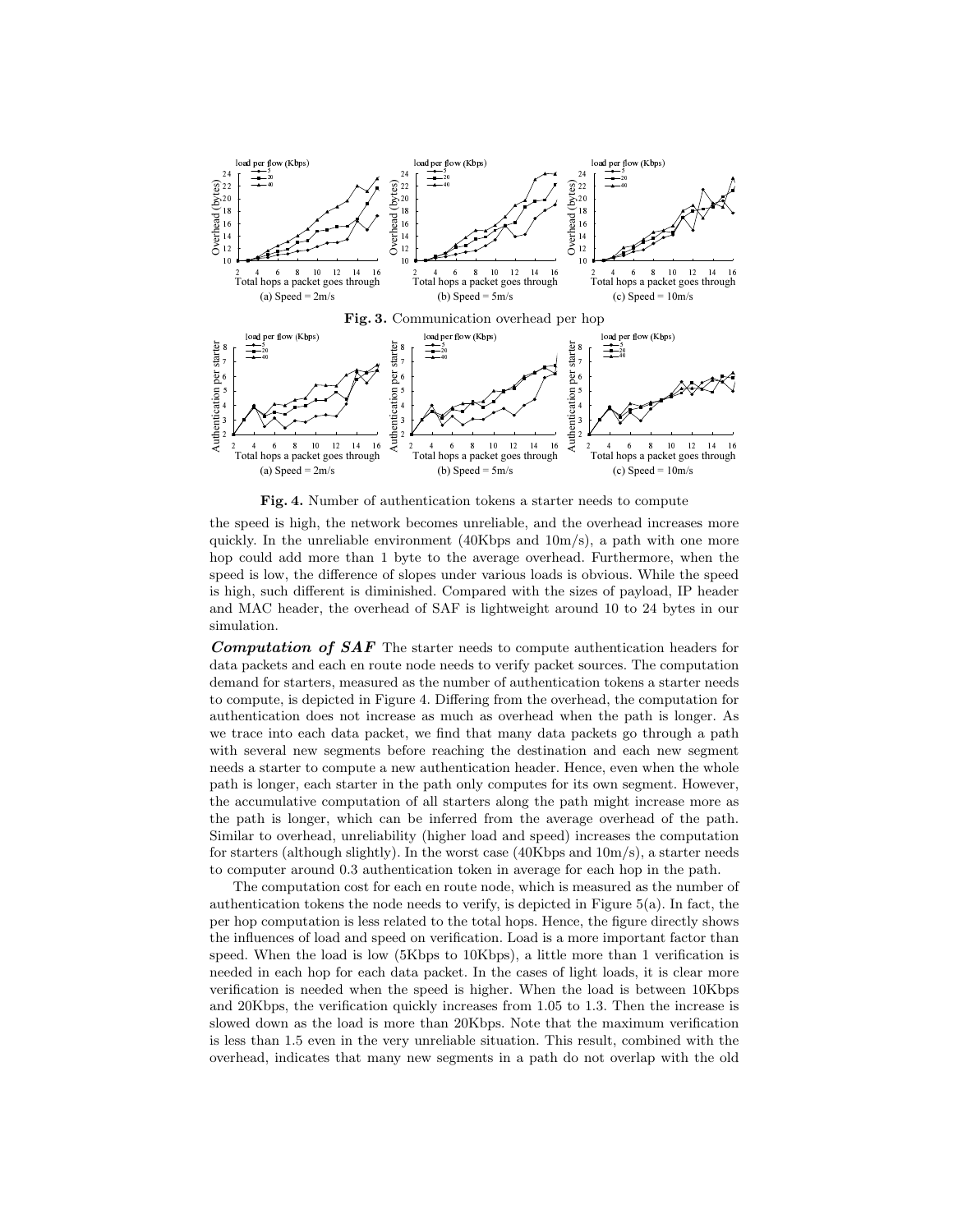

Fig. 5. Verification Cost and Throughput

segments. Hence, even if a data packet may carry a big authentication header with many authentication tokens, each en route node may only find one or two tokens that are designated to it. In another word, many tokens for broken routes in an unreliable environment cannot be verified in the new segments, which is the reason that source authentication approaches in the literature are not suitable in ad hoc networks.

**Throughput of SAF** Finally, we use Figure 5(b) to address the major concern on whether SAF will affect the throughput. For comparison purpose, we also conduct simulations, where only regular DSR is used. In the figure, throughput of SAF is represented by solid lines, and DSR by dashed lines. SAF does not interfere with DSR when the network is reliable, i.e. light loads and low speeds. When the load is more than  $20Kbps$ , the network becomes unreliable. The overhead of SAF becomes the factor to reduce the throughput. However, the impact is slight or statistically insignificant. For example, when the speed is  $10m/s$ , the throughput of SAF is very close to that of DSR. Hence, the design of SAF almost does not interfere with the regular data packet forwarding, although some overheads are added in the network.

Figure 5(b) also implies that the packet injection attacks could seriously disrupt the legitimate traffic. According to the dashed lines (where attackers can inject because only DSR is applied), when the traffic load is  $40Kbps$ , the throughput is only  $15Kbps$ , which means more than 62% of packets are dropped. Assume some flows are injected traffic in the simulation, the network is disrupted by attackers without the protection of SAF. Figure 5(b) also shows that SAF is practical in an unreliable ad hoc network. The solid lines demonstrate that SAF can work even when more than 62% of packets are dropped. Note that the network may be disrupted by the legitimate loads, since SAF does not set any rate limit on legitimate traffic. Hence, the solid lines, which stand for the throughput of legitimate traffic, indicates that SAF not only protects the network, but also does not interfere with the normal network traffic.

# 7 Conclusion

To defend against packet injection DoS attacks in ad hoc networks, we present SAF, a hop-by-hop source authentication protocol in forwarding data packets. This protocol is designed to fit in the unreliable environment of ad hoc networks. The protocol can either immediately filter out injected junk data packets with very high probability or expose the true identity of the injector. For each data packet, the protocol adds a header of a few bytes for source authentication. Every en route node needs to verify less than 1.5 authentication tokens for each packet even when the network is very unreliable. Hence, the protocol is lightweight and almost does not interfere with